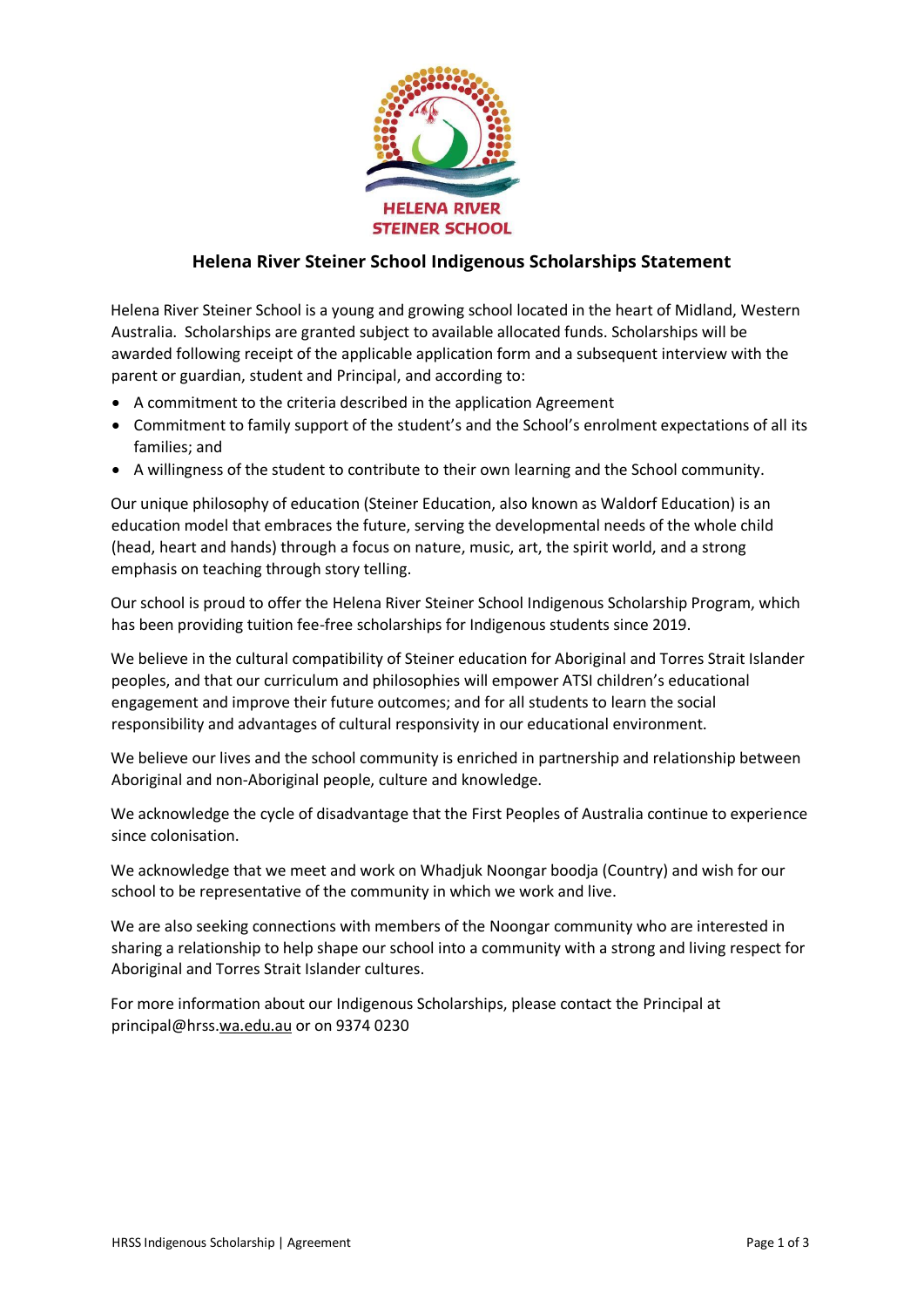## **Agreement Helena River Steiner School Indigenous Scholarships**

This Agreement and the criteria below have been developed aiming to build a trusting and supportive relationship between the school and the family, to maximise the child's academic, social and emotional educational potential in a culturally responsive environment.

Student/s name/s: \_\_\_\_\_\_\_\_\_\_\_\_\_\_\_\_\_\_\_\_\_\_\_\_\_\_\_\_\_\_\_\_\_\_\_\_\_\_\_\_\_\_\_\_\_\_\_\_\_\_\_\_\_\_\_\_\_\_\_\_\_

Parent/guardian name:

My child has been offered an Indigenous Scholarship from Helena River Steiner School.

In accepting this Scholarship, I acknowledge and agree that the following criteria must be met for the Scholarship to be maintained and I understand that:

- All criteria are based on the school's existing policies.
- I will be required to participate in a Review Meeting twice a year to discuss how these standards are being met by me and my child (in the case of a High School student, the student will also attend this meeting).
- If any of these standards are not being met consistently, I will meet with the Principal to discuss what is happening and what support or strategies will assist me and my child in meeting the standard/s.
- In the event of the following criteria, which are contained in various of the School's policies, continually not being met can result in the cancellation of the Scholarship at any time, which means that normal tuition fees will be applied to my Fee Statement.

## **The Criteria**

- 1. I understand my child/children must have an attendance rate of minimum 90% (no more than four (4) days absent from school per term) – unless due to a health condition (Doctor's certificate required) or for cultural reasons (advance notice required).
- 2. I understand my child/children must be at school before the bell goes at 8.45 am a minimum of 90% of the time (no more than 5 days late per term) as required under State Government legislation.
- 3. I understand my child/children must abide with the Student Code of Conduct, the Classroom Rules and have a respectful and positive attitude at all times towards staff, school, fellow students, and their work.
- 4. I understand that my child/children are to arrive at school with healthy homemade lunches that contain fresh vegetables and fresh fruit every day and ideally there are no packaged items.
- 5. I understand my child/children must have all the items on the Stationery List on the first day of school each year. Any items used up or lost I will replace promptly.
- 6. I understand I must pay the Building Levy and Materials Levy in total before my child/children starts each year, or be on a payment plan agreed to by the Finance Manager. If on a payment plan, payments must not be defaulted.
- 7. I understand that to meet my Parent Participation Hours, I or a family member must attend either (a) every Busy Bee the school has (usually twice a year), and/or (b) contribute to the